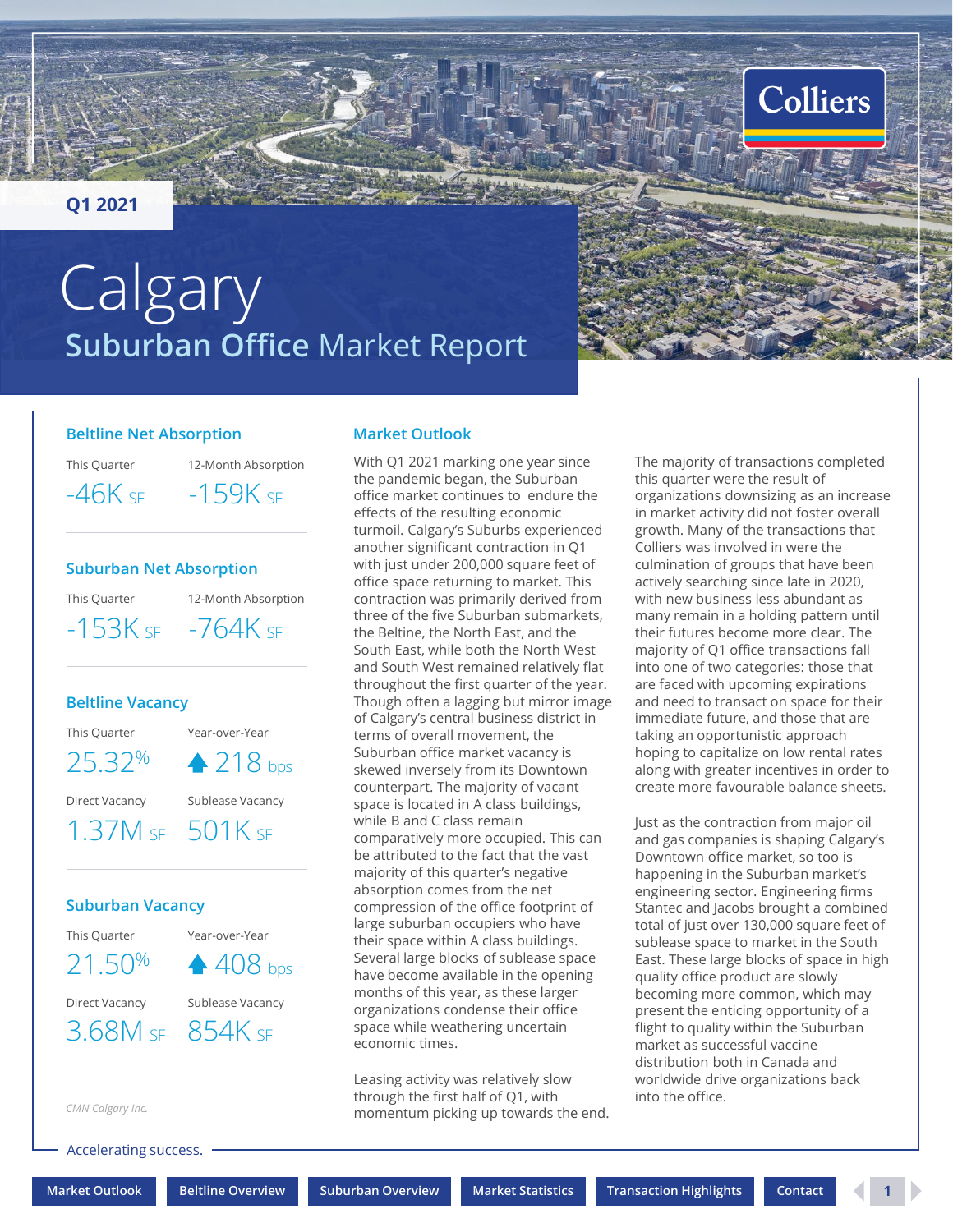### <span id="page-1-0"></span>Beltline Overview



#### **Beltline Vacant Space**

O 1 Beltline Vacant Space<br>
By Direct and Sublease Vacant Space (SF) | 2015 - 2021

Direct Sublease







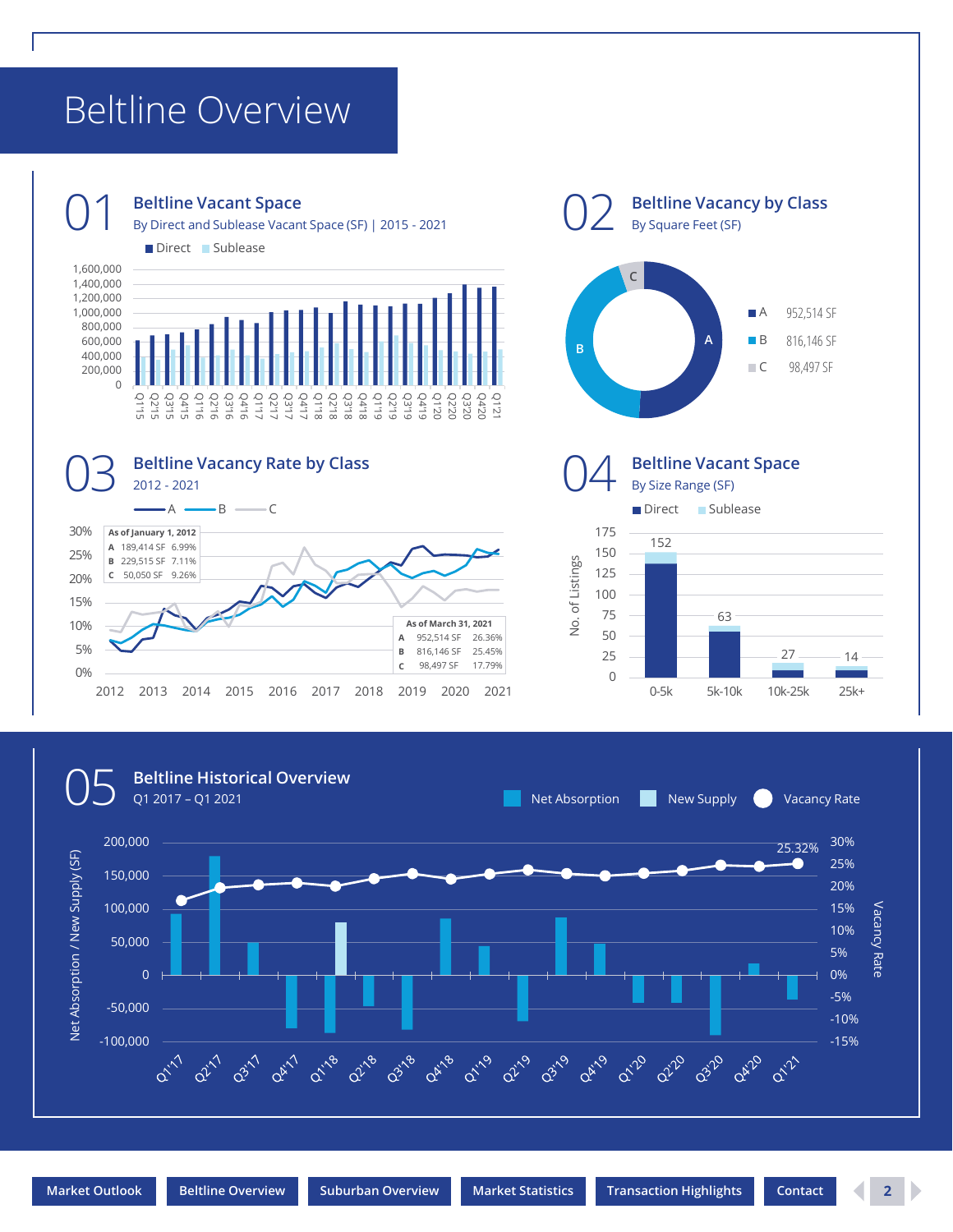### <span id="page-2-0"></span>Suburban Overview



#### **Suburban Vacant Space**

O 1 Suburban Vacant Space<br>
By Direct and Sublease Vacant Space (SF) | 2015 - 2021

Direct Sublease





**Suburban Vacancy by Market**





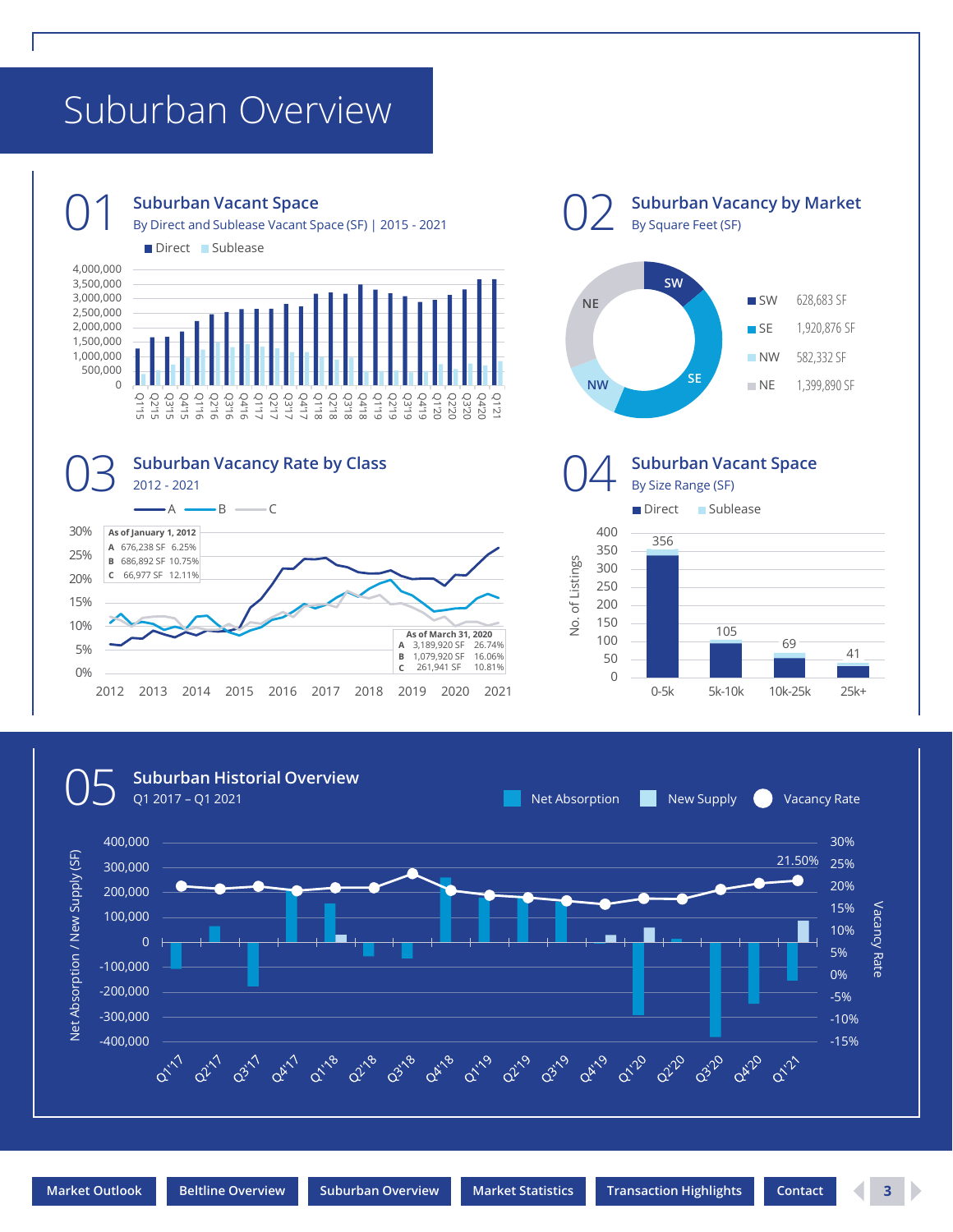## <span id="page-3-0"></span>Market Statistics & Transaction Highlights

| <b>Market</b>           | # of<br><b>Buildings</b> | <b>Total</b><br><b>Inventory</b><br>(SF) | <b>Direct</b><br><b>Vacancy</b><br>(SF) | <b>Sublease</b><br><b>Vacancy</b><br>(SF) | <b>Total</b><br><b>Vacancy</b><br>(SF) | <b>Vacancy</b><br>Rate | <b>Net</b><br><b>Absorption</b><br>(SF) |
|-------------------------|--------------------------|------------------------------------------|-----------------------------------------|-------------------------------------------|----------------------------------------|------------------------|-----------------------------------------|
| <b>South East</b>       |                          |                                          |                                         |                                           |                                        |                        |                                         |
| <b>Current Quarter</b>  | 124                      | 8,321,336                                | 1,466,486                               | 454,390                                   | 1,920,876                              | 23.08%                 | $-84,207$                               |
| Previous Quarter        | 123                      | 8,233,336                                | 1,524,369                               | 312,300                                   | 1,836,669                              | 22.31%                 | $-166,958$                              |
| <b>South West</b>       |                          |                                          |                                         |                                           |                                        |                        |                                         |
| <b>Current Quarter</b>  | 44                       | 3,265,037                                | 581,896                                 | 46,787                                    | 628,683                                | 19.26%                 | $-2,129$                                |
| Previous Quarter        | 44                       | 3,265,037                                | 584,526                                 | 42,028                                    | 626,554                                | 19.19%                 | $-21,294$                               |
| <b>North West</b>       |                          |                                          |                                         |                                           |                                        |                        |                                         |
| <b>Current Quarter</b>  | 48                       | 2,395,519                                | 328,405                                 | 253,927                                   | 582,332                                | 24.31%                 | 12,255                                  |
| Previous Quarter        | 48                       | 2,395,519                                | 340,660                                 | 253,927                                   | 594,587                                | 24.82%                 | $-46.830$                               |
| <b>North East</b>       |                          |                                          |                                         |                                           |                                        |                        |                                         |
| <b>Current Quarter</b>  | 107                      | 7,039,680                                | 1,301,159                               | 98,731                                    | 1,399,890                              | 19.73%                 | $-78,631$                               |
| Previous Quarter        | 107                      | 7,039,680                                | 1,226,375                               | 94,884                                    | 1,321,259                              | 18.63%                 | $-10,956$                               |
| <b>Suburban Total</b>   |                          |                                          |                                         |                                           |                                        |                        |                                         |
| <b>Current Quarter</b>  | 323                      | 21,075,572                               | 3,677,946                               | 853,835                                   | 4,531,781                              | 21.50%                 | $-152,712$                              |
| <b>Previous Quarter</b> | 322                      | 20,987,572                               | 3,675,930                               | 703,139                                   | 4,379,069                              | 20.87%                 | $-246,038$                              |
| <b>Beltline Total</b>   |                          |                                          |                                         |                                           |                                        |                        |                                         |
| <b>Current Quarter</b>  | 105                      | 7,373,653                                | 1,365,810                               | 501,347                                   | 1,867,157                              | 25.32%                 | $-46,174$                               |
| <b>Previous Quarter</b> | 105                      | 7,373,653                                | 1,349,849                               | 471,134                                   | 1,820,983                              | 24.70%                 | 18,254                                  |

#### **Notable Lease Transactions**

| Tenant                         | <b>Building Name / Address</b>            | <b>Market</b>     | <b>Lease Type</b> | Size (SF) |
|--------------------------------|-------------------------------------------|-------------------|-------------------|-----------|
| <b>Centre For Newcomers</b>    | Northgate Village, 495 36 Street NE       | North East        | Headlease         | 50,477    |
| <b>FYi Doctors</b>             | Mission Square, 2424 4 Street SW          | <b>Beltline</b>   | Headlease         | 19.038    |
| <b>Cornerstone Engineering</b> | Deerfoot Court, 1144 29 Avenue NE         | <b>North East</b> | Headlease         | 14.023    |
| Regus                          | Macleod Place II, 5940 Macleod Trail SW   | South West        | Headlease         | 12.124    |
| <b>Crux Analytics</b>          | 1015 - 4 <sup>th</sup> , 1015 4 Street SW | <b>Beltline</b>   | Sublease          | 7.384     |